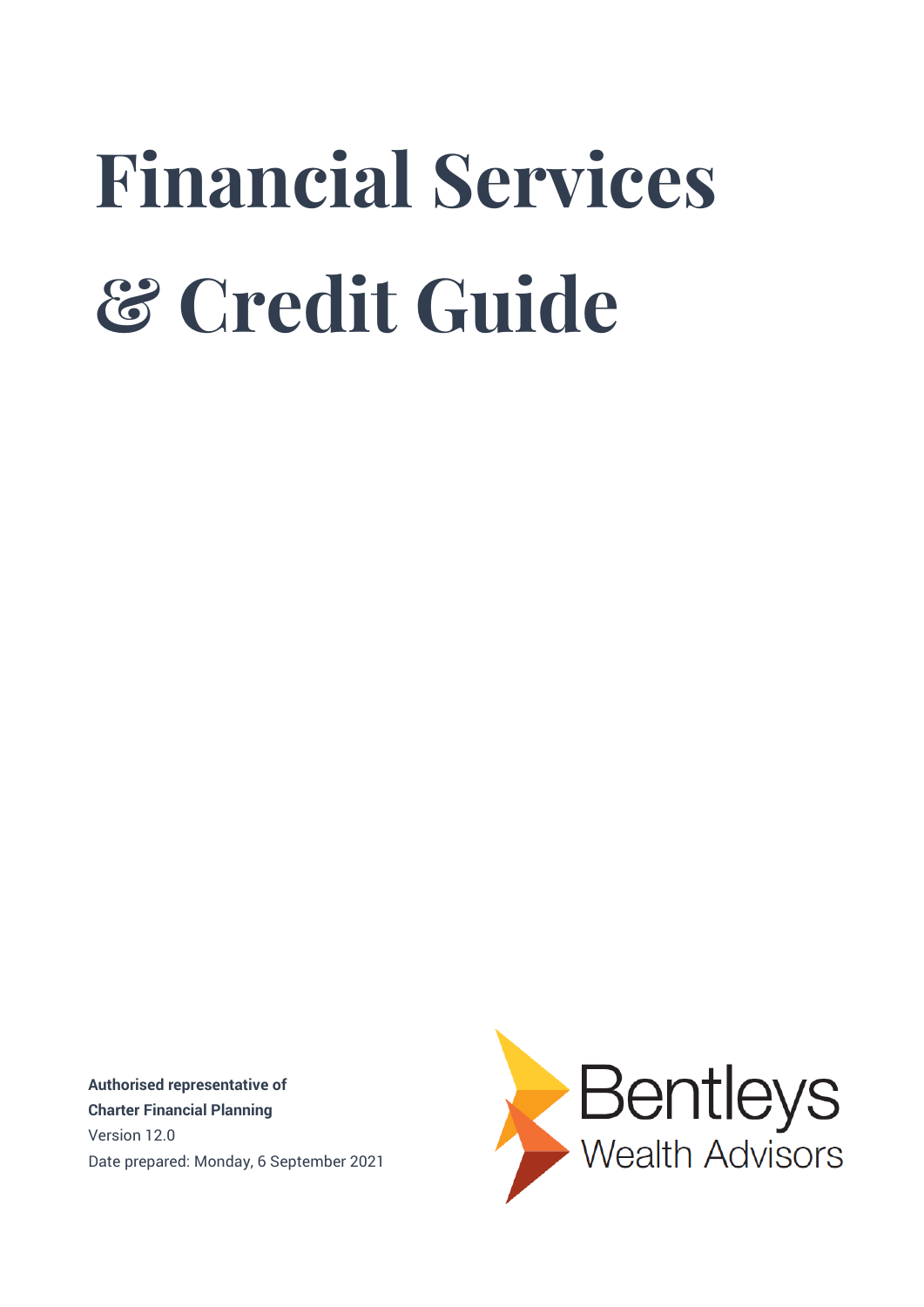#### It is important that you read this Financial Services and Credit Guide (FSCG).

**This Financial Services and Credit Guide (FSCG) contains information that will help you decide whether to use the financial services we offer. It sets out:**

- who we are and how we can be contacted
- the advice and services we provide
- information about our licensee Charter Financial Planning Limited (Charter)
- our fees and how we, your adviser and Charter, are paid in connection with those services
- how we manage your private information
- how you can complain about a matter relating to us or Charter

#### Documents you may receive

We will provide you with a number of documents as you progress through our financial planning process to capture each stage of your advice journey. We may provide these documents to you electronically to your nominated email address, unless otherwise agreed.

When we provide personal advice it will normally be documented and provided to you in a Statement of Advice (SOA), known as a financial plan. The financial plan contains a summary of your goals and the strategies and any financial products we may recommend to achieve your goals. It also provides you with detailed information about product costs and the fees and other benefits we and others will receive, as a result of the advice we have provided.

If we provide further personal advice a financial plan may not be required. We will keep a record of any further personal advice we provide you for seven years. You may request a copy of such records by contacting our office during that period.

If we recommend or arrange a financial product for you we will provide a product disclosure statement (PDS) or investor directed portfolio service (IDPS) guide where relevant. These documents contain the key features of the recommended product, such as its benefits and risks as well as the costs you will pay the product provider to professionally manage that product.

You should read any warnings contained in your advice document, the PDS or IDPS guide carefully before making any decision relating to a financial strategy or product.

#### Not independent

Generally, we provide personal advice in line with our Approved Product and Services List (APSL) which may include financial products and services associated with the licensee. We may receive commissions from life insurance products we recommend and non-monetary benefits such as training and educational seminars from product providers. For these reasons, we are not considered independent, impartial, or unbiased.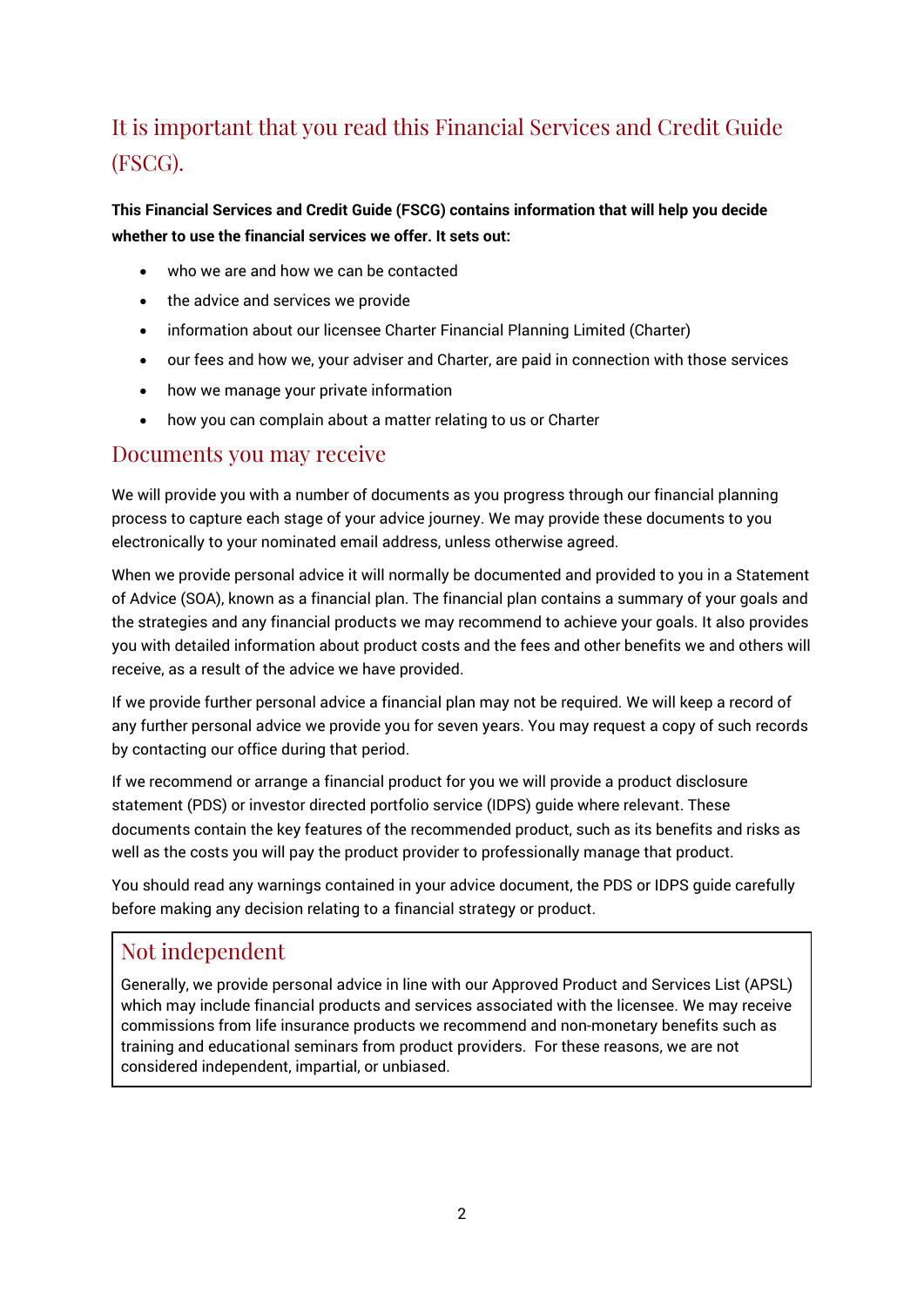# About our practice

We understand that everyone's needs and goals are different. Whether you are looking for financial advice to help achieve your long-term goals or facing a life changing event, we are here to help you choose the right path.

We will provide you with strategies that allow you to take control of your own financial future. We also aim to build relationships with you and your family to secure each generation's financial wellbeing.

Bentleys Wealth Advisors resulted from a joint venture between Bentleys Chartered Accountants NSW and PRPIA Pty Ltd, a division of Partners Wealth Group in 2016.

#### **Summary of the business**

| <b>Name</b>                             | PRPIA Pty Ltd trading as Bentleys Wealth Advisors |  |
|-----------------------------------------|---------------------------------------------------|--|
| <b>Australian Business Number</b>       | 61 144 888 433                                    |  |
| <b>Authorised representative number</b> | 396092                                            |  |

#### **Our office contact details**

| <b>Address</b> | Level 14, 60 Margaret Street, Sydney NSW 2000 |  |
|----------------|-----------------------------------------------|--|
| <b>Phone</b>   | 02 9220 0700                                  |  |
| Website        | bentleyswealth.com.au                         |  |

This guide provides information about our advisers including their contact details, qualifications, experience, the services they may offer and financial products they can provide advice on.

# Certified Quality

We are one of a select number of businesses that has been awarded Certified Quality Advice Practice status by Charter. This program sets an industry benchmark for providing high-quality financial advice. The certification is awarded based on industry qualifications, demonstrated best practice business operations and proven success in meeting the financial needs of our clients.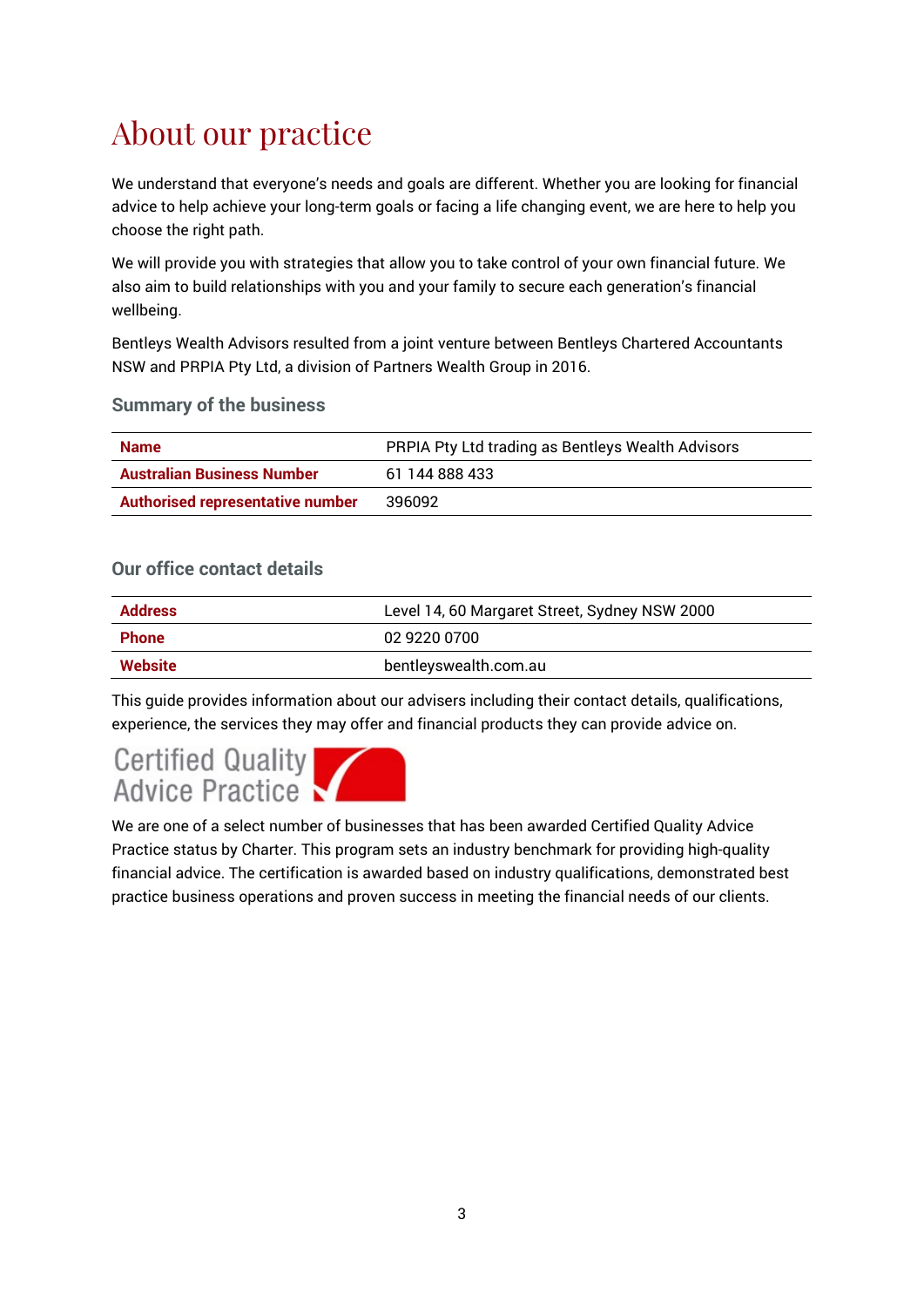## Our advice and services

We can provide you with personal and general advice about specific services and financial products listed below. We can also arrange for financial products to be issued without advice from us.

Individual advisers within our practice may not be qualified to provide advice in all of the services and products noted below. Their individual profile guides will note any limitations to the advice they are qualified to provide. At all times we will ensure the appropriate adviser is available to you to provide advice consistent with your goals.

The following table sets out the areas of advice we can help you with as well as the products and services we can arrange.

Any additional advice or services we can offer you, or limitations to the list below, will be outlined in Our **Financial Advisers and Credit Advisers** on page 13.

| We can provide advice on                                                        | We can arrange the following products and services                                                                       |
|---------------------------------------------------------------------------------|--------------------------------------------------------------------------------------------------------------------------|
| - Investments strategies (strategic asset<br>allocation)                        | - Superannuation, including retirement savings<br>accounts                                                               |
| - Budget and cash flow management                                               | - Self-managed superannuation funds (SMSF)                                                                               |
| - Debt management (including borrowing for<br>personal and investment purposes) | - Borrowing within your SMSF<br>- Managed investments                                                                    |
| - Salary packaging<br>- Superannuation strategies and retirement                | - Investor directed portfolio services (for example,<br>administration platforms)                                        |
| planning<br>- Personal insurance<br>— Estate planning                           | - Deposit and payment products (for example<br>term deposits, cash management accounts and<br>non-cash payment products) |
| Centrelink and other government benefits                                        | - Standard margin loans                                                                                                  |
|                                                                                 | - Retirement income streams, including pensions<br>and annuities                                                         |
|                                                                                 | - Personal and group Insurance (life cover,<br>disability, income protection and trauma)                                 |
|                                                                                 | - Life investment products including whole of life,<br>endowment and bonds                                               |
|                                                                                 | - Securities (including listed securities and debt<br>securities)                                                        |
|                                                                                 | - Exchange traded funds and Listed investment<br>companies                                                               |
|                                                                                 | - Arranging for listed securities, shares and<br>debentures to be bought and sold via a platform<br>and broker.          |
|                                                                                 | - Limited selection of investment guarantees                                                                             |

Charter maintains an approved products and services list from a diversified selection of approved Australian and International providers, including companies related to Charter. These have been researched by external research houses as well as our in-house research team.

Charter periodically reviews these products to ensure that they remain competitive with similar products that address similar client needs and objectives. Generally, we recommend products that are on the approved products and services list. However, if appropriate for your needs, we may, subject to Charter's approval, recommend other products.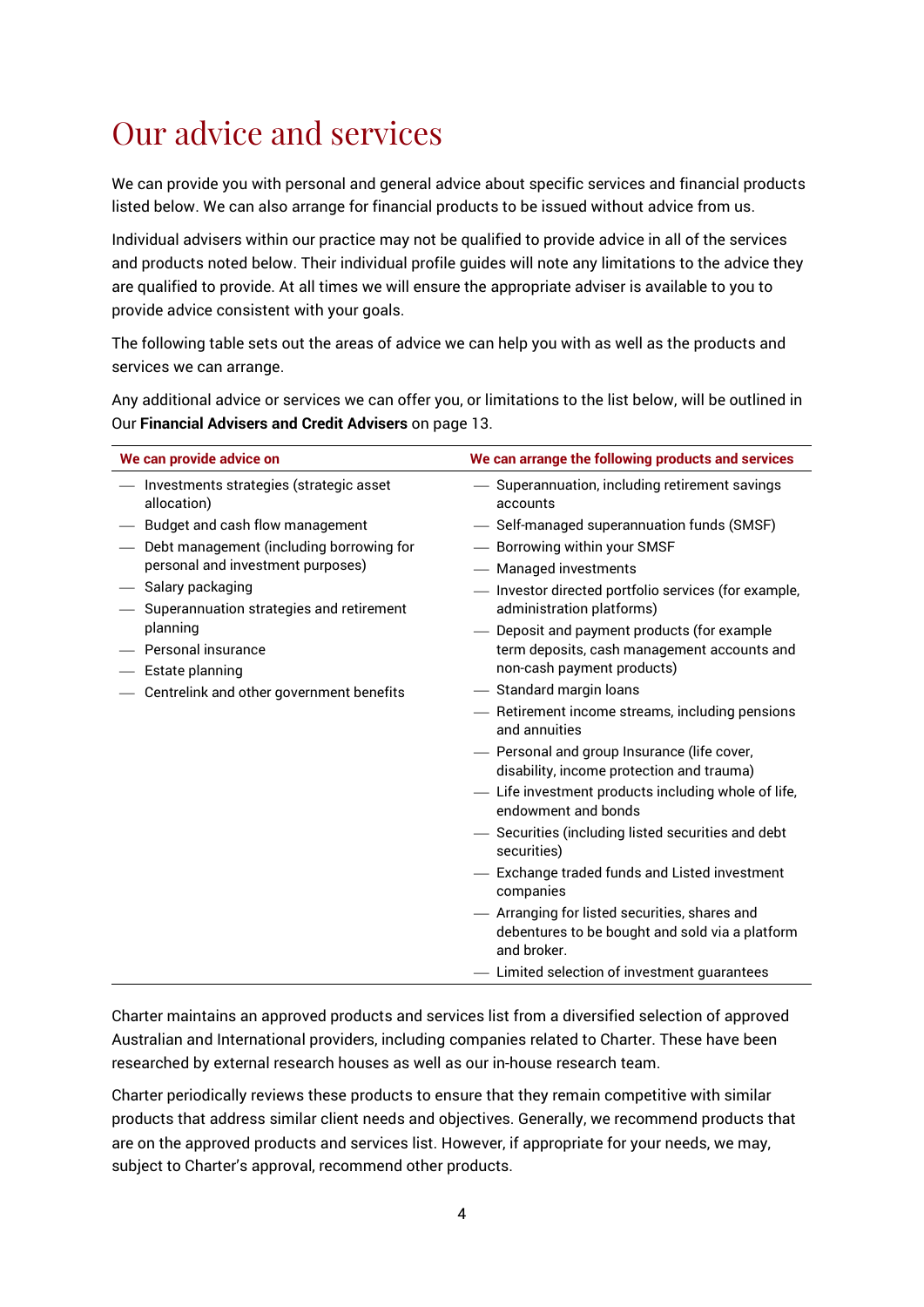A copy of the approved products and services list can be supplied to you upon request.

If we recommend a new platform or portfolio administration service, we use those approved by Charter.

As at May 2021, the lenders whose products are most commonly recommended by accredited mortgage consultants authorised by Charter are ANZ, Macquarie Bank, Commonwealth Bank, AMP Bank, NAB and AFG Home Loans.

#### Tax implications of our advice

Under the Tax Agent Services Act 2009, PRPIA Pty Ltd, trading as Bentleys Wealth Advisors is authorised by the Tax Practitioners Board to provide tax (financial) advice services on matters that are directly related to the nature of the financial planning advice provided to you. We will not consider any other tax matters in our advice to you. Where tax implications are discussed they are incidental to our recommendations and only included as an illustration to help you decide whether to implement our advice.

#### Transaction services

We can arrange to complete transactions for you on limited types of financial products where we can take your instructions and arrange for the transaction to be completed, without providing personal advice. If you wish to proceed without our advice, we will ask you to confirm your instructions, which will be documented in writing. We will keep a record of this documentation for seven years. You may request a copy of such records by contacting our office during that period.

#### Your relationship with us and using our services

You can contact us directly with any instructions relating to your financial products. This includes giving us instructions by telephone, mail or email. We can only accept your instructions via email once you have signed an authority form.

We will work with you to agree what advice and services we will provide and when and how often we will provide them.

Where you agree to annual advice and services, the details will be documented and provided to you in an advice or service agreement. This includes the frequency of contact between us, service standards that may apply, any fee arrangements and how the agreement can be terminated.

If at any time you wish to terminate your relationship with us, please contact us using the details shown in this guide.

#### Providing information to us

It is important that we understand your circumstances and goals, so that we can provide you with appropriate advice and services. You have the right not to provide us with any personal information. Should you choose to withhold information, or if information you provide is incomplete or inaccurate the advice or services we provide you may not be appropriate for you.

It is also important that you keep us up to date by informing us of any changes to your circumstances so we are able to determine if our advice continues to be appropriate.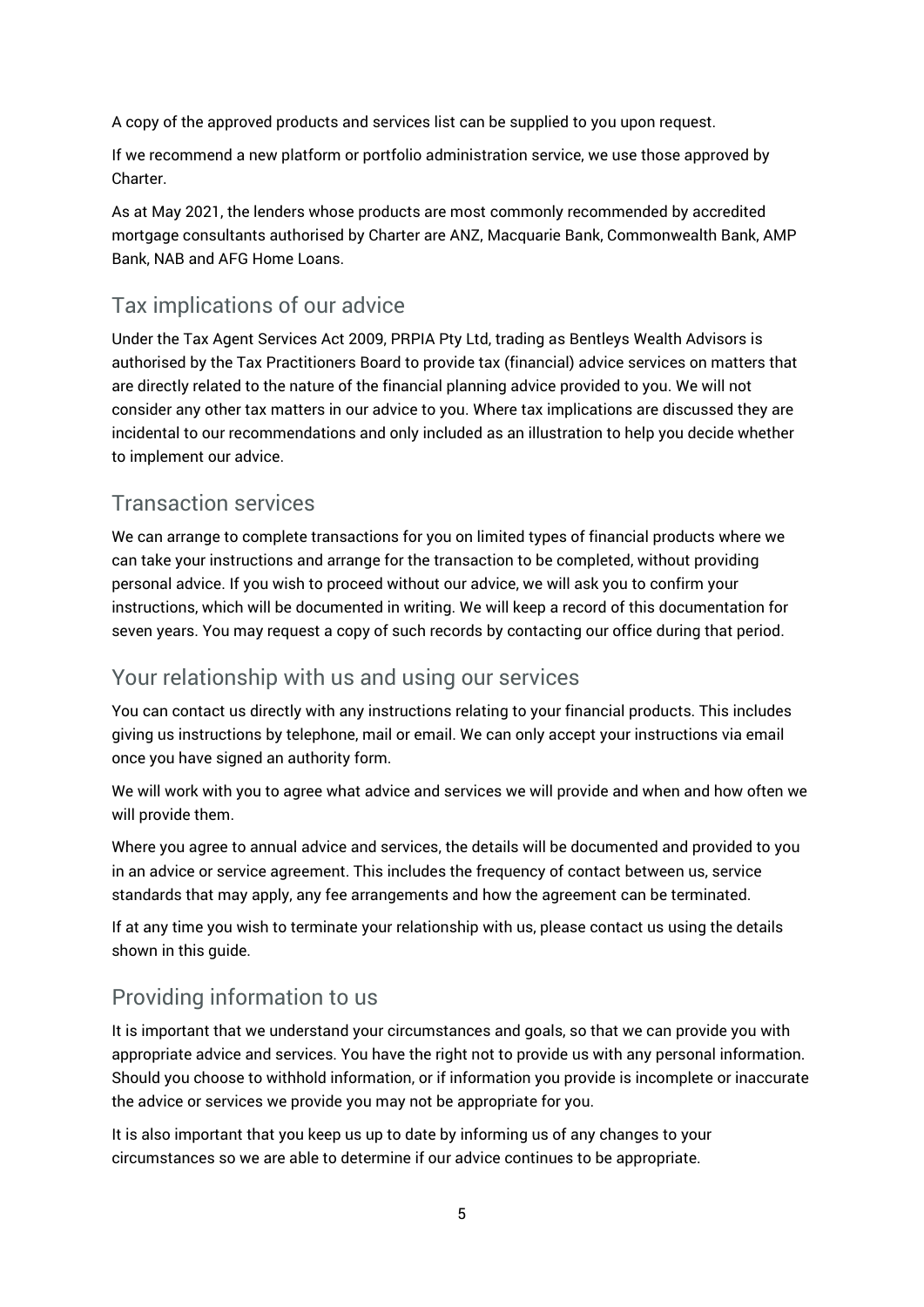### Our fees

The actual fee charged to you will depend on the nature of the advice or service we provide. We will discuss and agree the actual fees with you before we proceed. The following section outlines the types of fees that may apply.

The fees charged for our advice and services may be based on a combination of:

- A set dollar amount; or
- A percentage based fee.

Our agreed advice and service fees may include charges for:

- Initial advice: and
- Annual advice and services.

Please note that for services in relation to insurance and some credit products, commissions may be paid by the product provider as follows:

- $-$  Initial commission a percentage of the value of your loan balance or insurance premiums; and
- Ongoing commission a percentage of the value of your outstanding loan amount or premiums, usually calculated at the end of each month in which you hold the loan, or on renewal of insurance products.

#### **Payment methods**

We offer you the following payment options for payment of our advice fees:

- BPAY, direct debit (savings), credit card or cheque; and
- Deduction from your investment.

All fees and commissions will be paid directly to Charter as the licensee. They retain an amount (a licensee fee) to cover their licensee costs and the balance is passed on to us. The amount is determined annually, based on a number of factors, including our business revenue and the number of advisers in the practice.

For more information on our services, please see our **Schedule of fees** attached or available on request.

#### Other costs

Where other costs are incurred in the process of providing our advice and services to you, you will be liable for these costs. However, we will agree all additional costs with you prior to incurring them.

#### Other benefits we may receive

The following are monetary and non-monetary benefits we may receive other than those explained above. These are not additional costs to you.

In addition to the payments we may receive for our advice and services, we may receive other support services or recognition from the licensee to help us grow our business. This could include training, badging rights, technology, financing, events or other recognition we are eligible for. We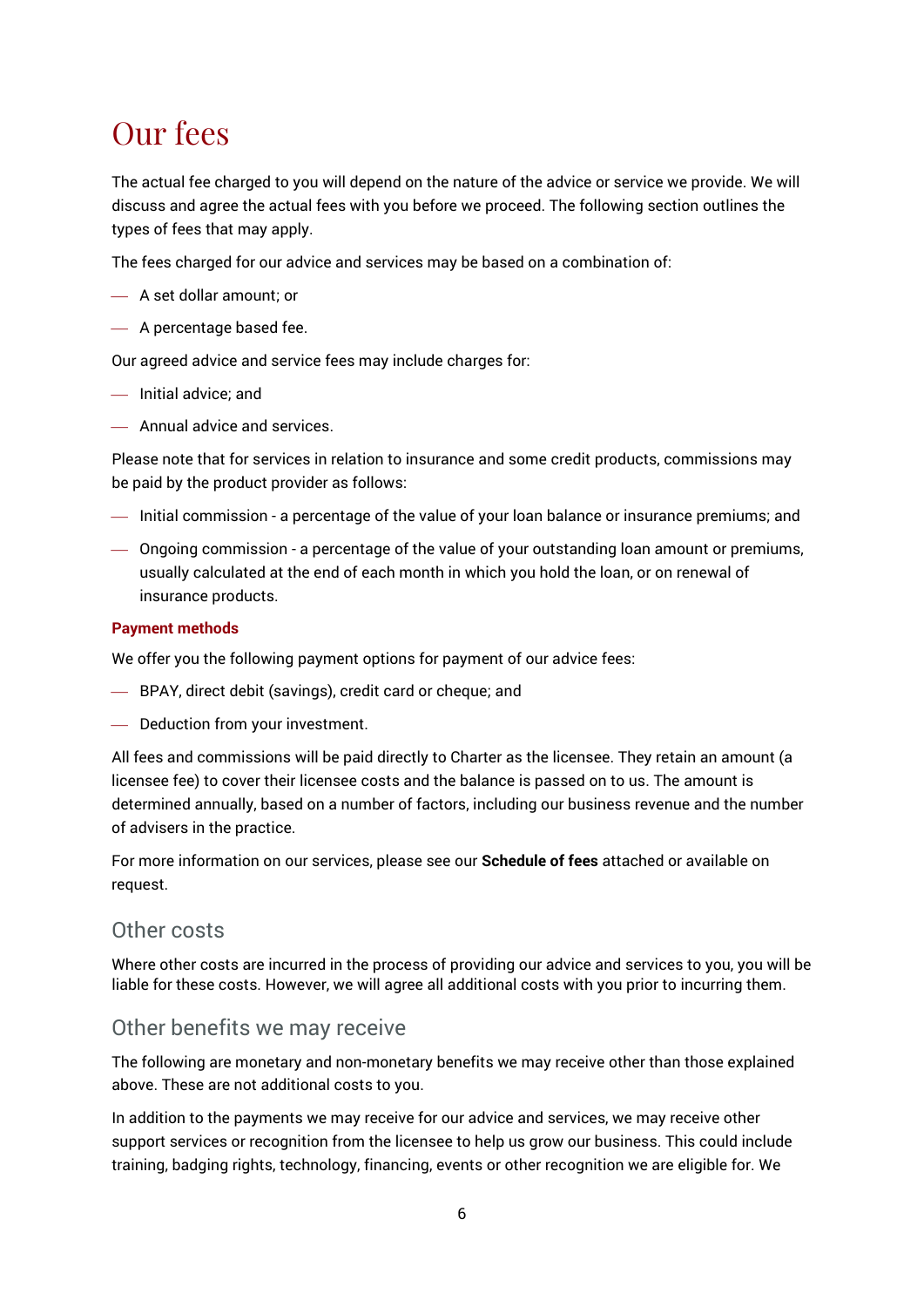may receive benefits from products that may include non-monetary benefits that are valued at less than \$300. We may also participate in business lunches or receive corporate promotional merchandise tickets to sporting or cultural events and other similar items.

#### **Transition support payments (TSP)**

The TSP payments we are to receive provide us with transitional cash flow support as we are no longer eligible to receive value participation scheme (VPS) payments. The TSP amounts are derived from a crystallised base that was unique for our practice.

| Year | <b>Annual TSP amount</b> |  |
|------|--------------------------|--|
| 2021 | \$103,637.92             |  |
| 2022 | \$51,818.96              |  |

#### **Certified quality advice program**

On meeting eligibility criteria and gaining access into the program, we may become eligible for discounts on licensee fees, a 10% increase in purchase price under the buyout option and a 10% increase in DMA payment should we qualify. Eligibility is assessed on professional operations and processes, high quality advice standards and education.

#### **Buyout option**

If we leave the financial services industry, we are eligible to sell the register rights of our client base to Charter Financial Planning Limited. The valuation of these rights is based on a multiple of the annual financial planning revenue generated by our practice.

#### **Personal and professional development**

Charter provides personal and professional development opportunities in the form of education and professional development programs, offered annually to qualifying practices.

#### **Business support**

We might receive financial and non-financial assistance from the licensee including financing or subsidies or reimbursements for accounting, legal and bank fees or technology support; marketing, badging rights, or other once-off transitional support costs, to help us grow our business or implement appropriate succession planning options.

Provided we met specific qualification criteria Charter will support our practice with up to \$3,750 per authorised representative that was with us in December 2017. This support is to assist us in meeting the training and education requirements for financial advisers as required by Financial Adviser Standards and Ethics Authority. Any support provided by Charter is paid directly to the education provider and not to us.

#### **Placement fees**

From time to time Charter will receive fees from brokers or product issuers (including AMP group companies) for arranging client participation in Initial Public Offerings (IPOs) of financial products. The fee, which is generally a percentage of the fee paid to the broker, varies from offer to offer and by the level of participation by Charter. We may share in this fee based on the level of participation by our clients.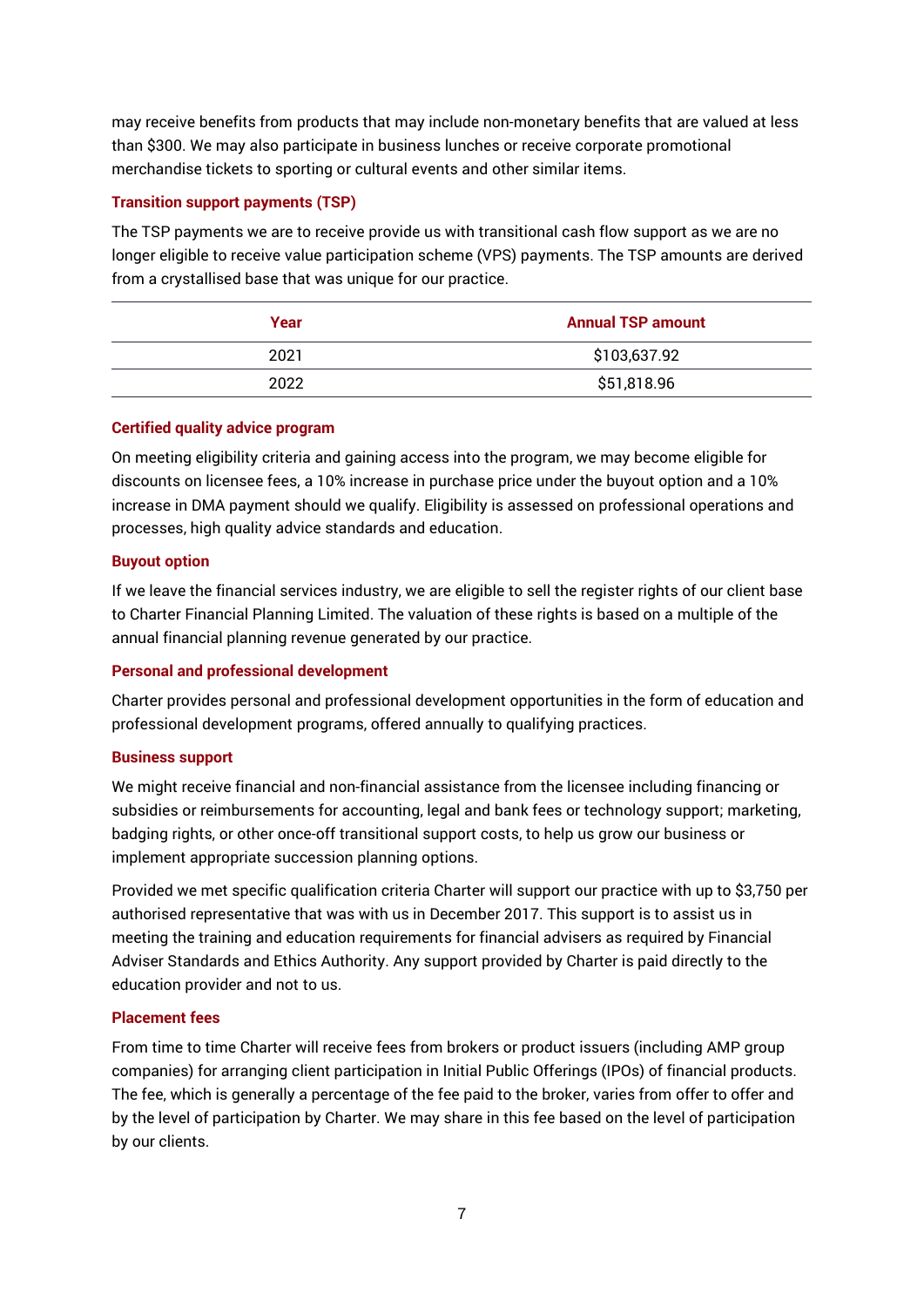# Relationships and associations

It is important that you are aware of the relationships that Charter has with providers of financial services and products as they could be seen to influence the advice you receive.

#### About our licensee

#### **Charter Financial Planning Limited**

ABN 35 002 976 294

Australian Financial Services Licensee and Australian Credit Licensee No: 234665

Charter:

- Approved the distribution of this guide
- Authorised us to provide advice and other services as described in this guide
- Authorised us to provide credit assistance services to you

Charter's registered office is located at 33 Alfred Street, Sydney, NSW 2000.

#### About the AMP Group

Charter is a member of the AMP group of companies. We can provide advice on products from a wide range of financial product providers, some of which are part of the AMP Group and as such Charter is affiliated with:

- NMMT Limited
- AMP Bank Limited
- SMSF Administration Solutions Pty Ltd
- AMP Capital Investors Limited
- Australian Securities Administration Limited (ASAL)
- AMP Superannuation Limited
- ipac asset management limited
- Multiport Pty Limited
- AMP Capital Funds Management Limited
- Cavendish Superannuation Pty Ltd
- SuperConcepts Pty Ltd
- National Mutual Funds Management Limited Pty Ltd
- N.M. Superannuation Pty Limited

If we recommend a product issued by the AMP Group or a third party product issuer, they will benefit from our recommendation by receiving product, administration and investment fees, as well as fees paid by fund managers to distribute their product. These fees are all disclosed in the relevant PDS or IDPS guide.

Authorised representatives and/or staff employed in our business may hold shares in AMP Limited, whose share price may be favourably affected by the sale of products issued by AMP Group companies.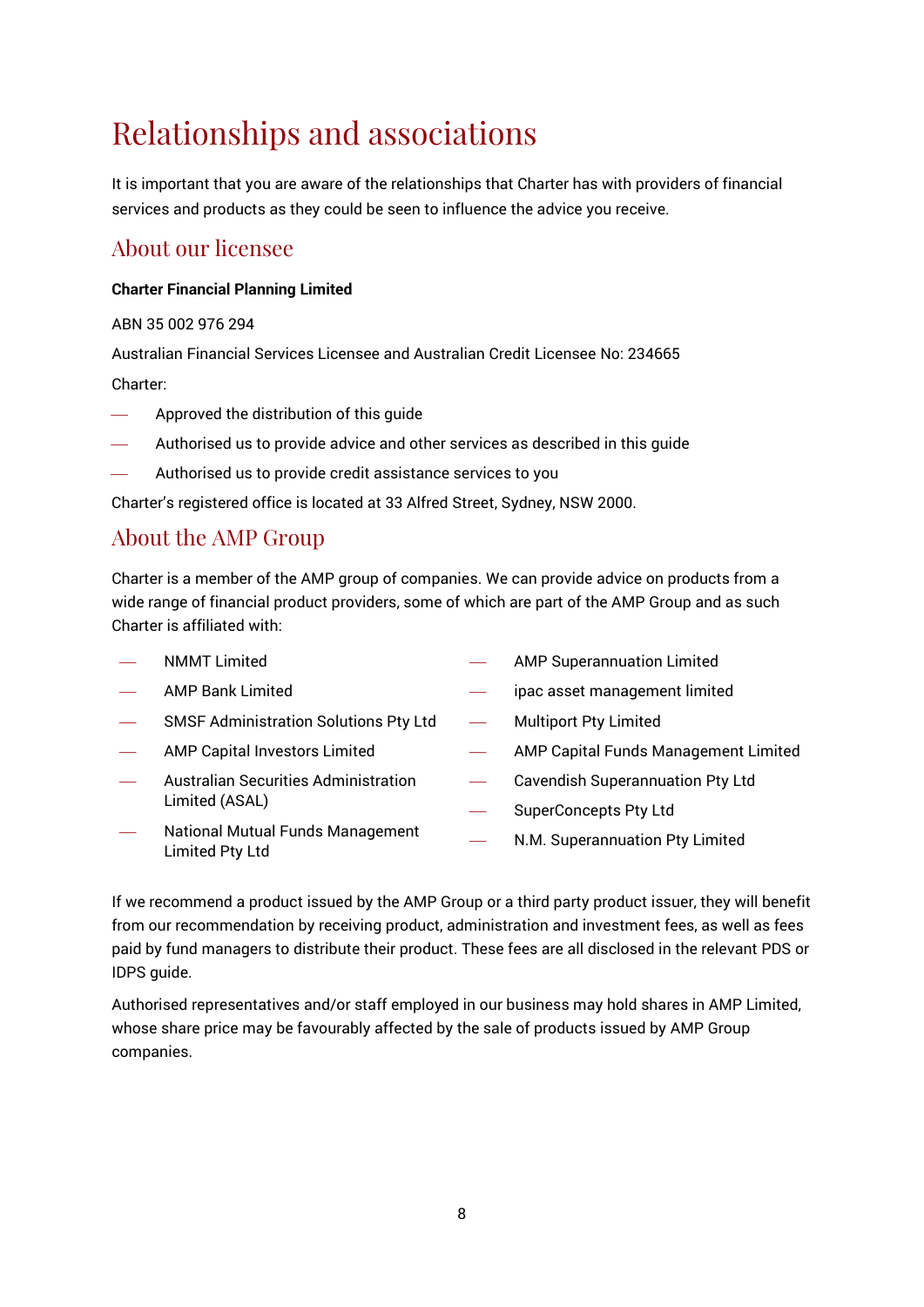#### Our referral arrangements

We may receive payments to refer you to other service providers. These amounts do not involve additional costs and will be disclosed in your SOA.

Where you have been referred to us by someone else we may pay them a fee, commission or some other benefit in relation to that referral. We will pay our referral partners up to 20% of our initial fee and 10% of annual advice fees.

#### Our other business activities and relationships

In addition to providing the services listed in this guide, we are a member of Partners Wealth Group which also specialises in Legal, Lending, SMSF Administration and Audit services. Charter has no involvement in these activities and is not responsible for any services, advice or products provided by these businesses.

Partners Wealth Group owns a percentage of the equity interests in the business providing the services listed above. As a result, we will benefit from fees, dividends or income received from the business's profits that may result from any payments or other benefits received in respect of the services provided to you.

Bentleys Wealth Advisors is a member of Partners Wealth Group.

#### Separately managed accounts (SMA)

#### Key relationships and associations

A separately managed account (SMA) is an account where a responsible entity, based on advice from a professional investment manager, can make investment decisions on a client's portfolio and transact on those decisions without requiring the client's express consent each time. This means the responsible entity is responsible for the discretionary management of the client's investment portfolio.

We distribute the Partners Wealth Group Separately Managed Account (PWG SMA).

The PWG SMA portfolios are administered and distributed via the Macquarie Wrap platform. Macquarie Investment Services Limited ABN 73 071 745 401, AFSL 237495 (MISL), a part of the Macquarie Group, is the responsible entity for the PWG SMAs as well as the implementation manager.

As the implementation manager, MISL will implement all investment decisions relating to the SMA Model Portfolios and provide other administrative services for the SMA.

As the responsible entity, MISL is responsible for operating the SMA including managing and investing scheme property and ensuring scheme property is managed and dealt with in accordance with the SMA constitution (Constitution) and the Corporations Act.

#### Fees

Other than the fees disclosed under 'Our Fees' above, we do not receive any other remuneration or other benefits in respect of, or that is attributable to, the provision of services related to the PWG SMA.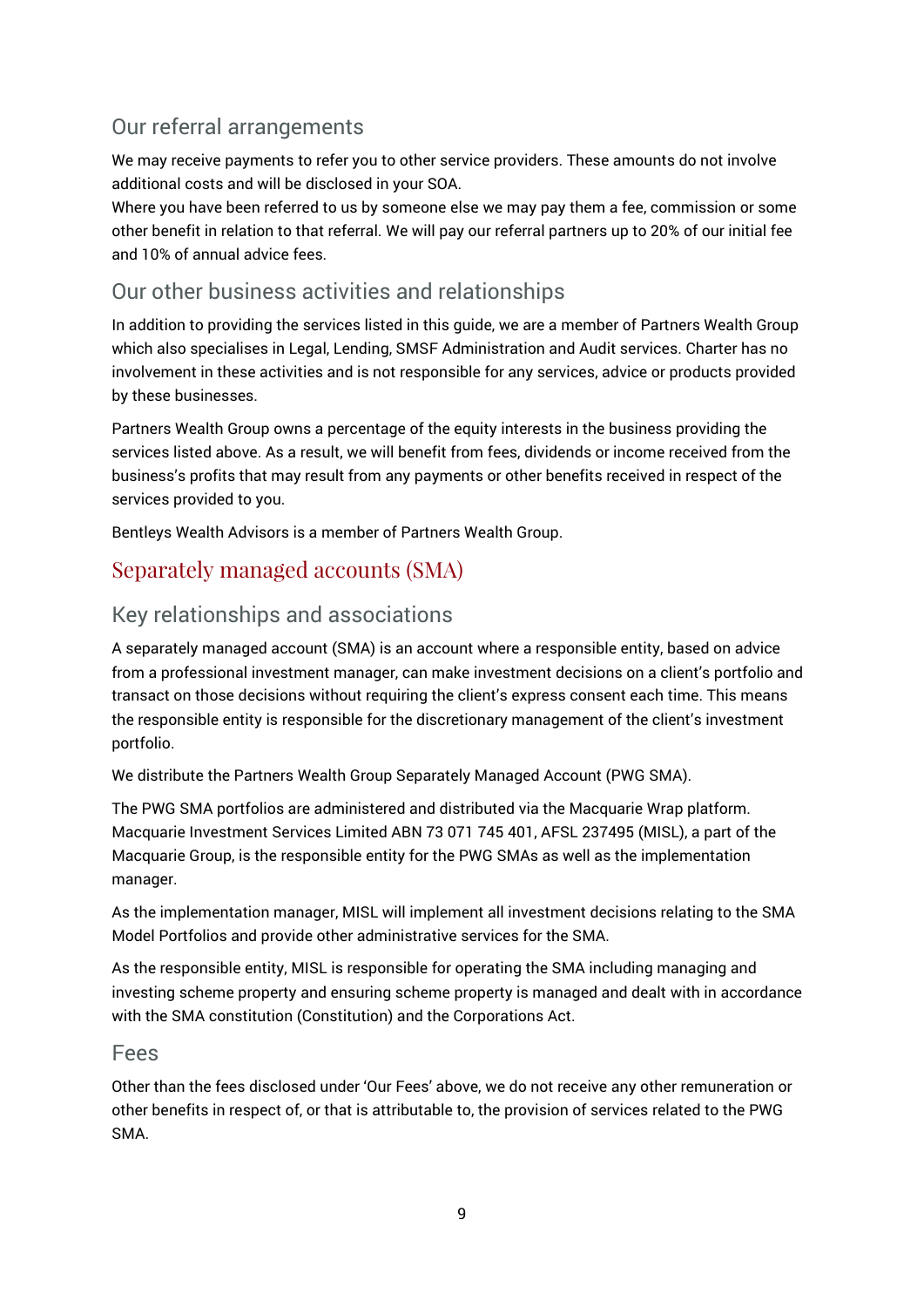#### Key roles

| <b>Entity</b>              | <b>Role</b>                                                                                                                                                                                                                                                                                                                            |
|----------------------------|----------------------------------------------------------------------------------------------------------------------------------------------------------------------------------------------------------------------------------------------------------------------------------------------------------------------------------------|
| Responsible entity<br>(RE) | Issues the PWG SMA. The RE must meet regulatory requirements<br>including investment governance and is ultimately responsible for the<br>effectiveness and governance of the investment options (model<br>portfolios and customisations) available via the SMA. The RE manages<br>the platform, custodial and administrative services. |
| Investment manager         | Provides advice to the responsible entity on the composition and<br>management of the managed portfolios.                                                                                                                                                                                                                              |
| Platform                   | Provides custodial and administrative services, reporting and access to a<br>menu of diversified investments.                                                                                                                                                                                                                          |
| Practice (us)              | Reviews the appropriateness of the SMA product for the client at least<br>once a year.                                                                                                                                                                                                                                                 |

For more information about how the product works and the roles and responsibilities of the key parties, please refer to the Separately Managed Account (SMA) PDS which we'll provide to you if we recommend the SMA product to you.

#### **Note**

If you are no longer a client of PRPIA Pty Ltd trading as Partners Retirement Planning & Investment Advisors, the responsible entity may have the discretion to move your investments out of the PWG SMA.

#### **ABNs and Australian financial services licences (AFSL)**

| <b>Responsible entity</b> | Macquarie Investment Services Limited, ABN 73 071 745 401, AFSL<br>237495 |
|---------------------------|---------------------------------------------------------------------------|
| Investment manager        | Partners Wealth Group Pty Ltd, ABN 17 140 105 077, AFSL 483842            |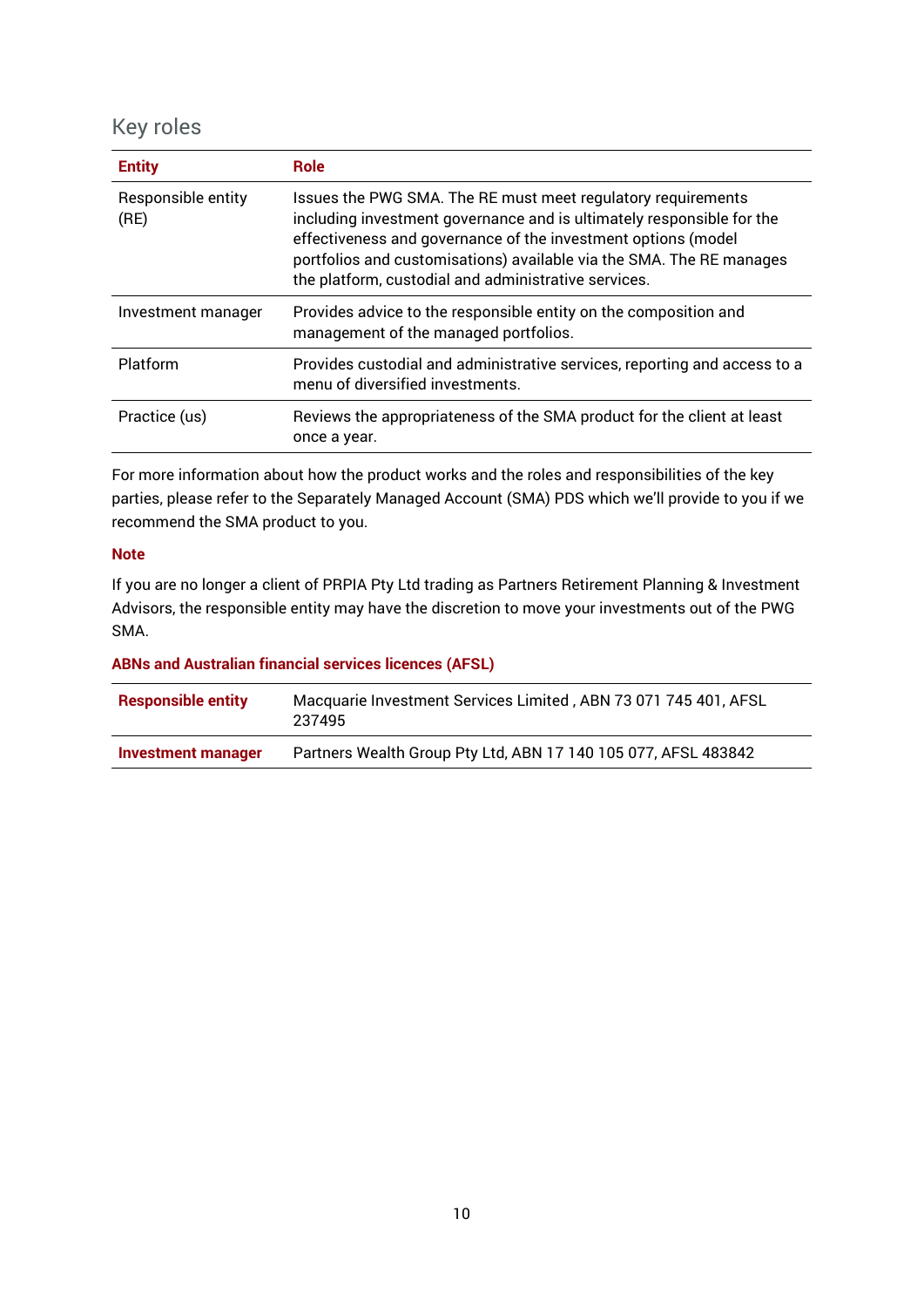# Confidence in the quality of our advice

If at any time you feel like you are not satisfied with our services, the following will help you understand your options and find a resolution.

- Contact your adviser or accredited mortgage consultant and tell them about your complaint.
- $-$  If your complaint is not satisfactorily resolved within three business days, please contact AMP Advice Complaints:
	- Phone 1800 812 388
	- Email [advicecomplaints@amp.com.au](mailto:advicecomplaints@amp.com.au)
	- In writing:
		- **Charter Financial Planning Limited Attention: Head of Advice Complaints and Client Remediation**
		- 33 Alfred Street

Sydney NSW 2000

- They will try to resolve your complaint quickly and fairly. They will provide you with a decision in respect to your complaint within 45<sup>^</sup> days of us receiving it.
- We note that in some circumstances, it may not be possible for us to completely resolve a complaint within this timeframe. If you do not agree with our decision in respect of your complaint, or are otherwise unsatisfied with our response, you may escalate your complaint to one of the following External Dispute Resolution Schemes listed below.

^From 5 October 2021, the timeframe will reduce from 45 days to 30 days.

| Any issues relating to financial advice,<br>investments, superannuation, insurance<br>matters, or credit matters | <b>Australian Financial Complaints Authority (AFCA)</b><br>GPO Box 3 |
|------------------------------------------------------------------------------------------------------------------|----------------------------------------------------------------------|
|                                                                                                                  | Melbourne VIC 3001                                                   |
|                                                                                                                  | 1800 931 678                                                         |
|                                                                                                                  | www.afca.org.au                                                      |
|                                                                                                                  | info@afca.org.au                                                     |
| Any issue relating to your personal                                                                              | <b>The Privacy Commissioner</b>                                      |
| information                                                                                                      | GPO Box 5218                                                         |
|                                                                                                                  | Sydney NSW 2001                                                      |
|                                                                                                                  | 1300 363 992                                                         |
|                                                                                                                  | privacy@privacy.gov.au                                               |

You may also contact the **Australian Securities & Investments Commission (ASIC)** on 1300 300 630 (free call info line) to make a complaint and obtain information about your rights.

#### Professional indemnity insurance

We maintain professional indemnity insurance to cover our advice and the recommendations provided by your adviser. Charter is also covered by professional indemnity insurance and this satisfies the requirements imposed by the Corporations Act 2001 and National Consumer Credit Protection Act. The insurance covers claims arising from the actions of former employees or representatives of Charter, even where subsequent to these actions they have ceased to be employed by or act for Charter.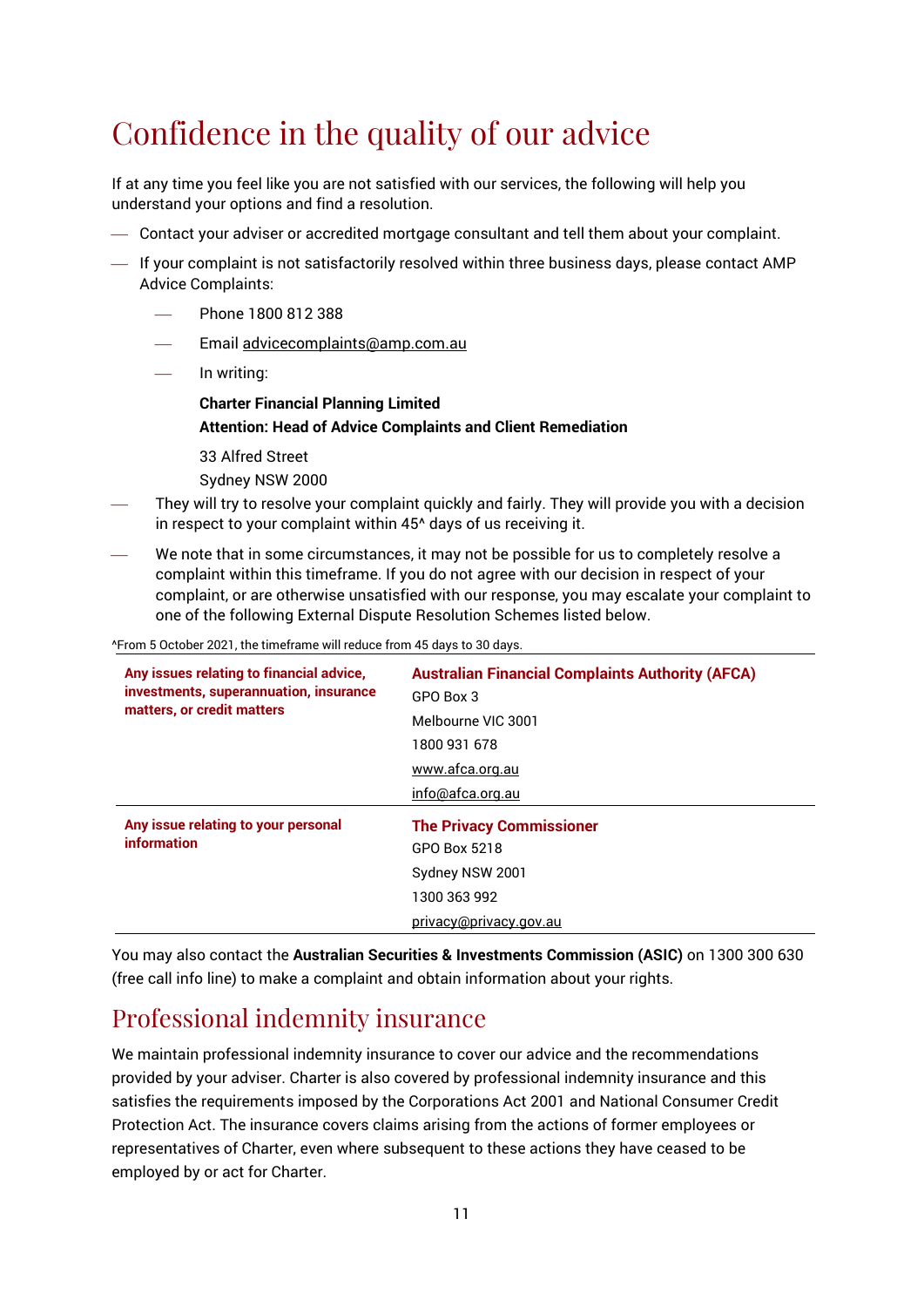# Your privacy

Your privacy is important to us. Below we outline how we maintain the privacy of the information we collect about you.

#### Privacy Collection Statement

As part of the financial planning process, we need to collect information about you. Where possible we will obtain that information directly from you, but if authorised by you we may also obtain it from other sources such as your employer or accountant. If that information is incomplete or inaccurate, this could affect our ability to fully or properly analyse your needs, objectives and financial situation, so our recommendations may not be completely appropriate or suitable for you.

We are also required under the Anti-Money-Laundering and Counter-Terrorism Financing Act (AML/CTF) 2006 to implement client identification processes. We will need you to present identification documents such as passports and driver's licences in order to meet our obligations.

We keep your personal information confidential, and only use it in accordance with our Privacy Policy. Some of the ways we may use this information are set out below:

- Your adviser and Charter may have access to this information when providing financial advice or services to you;
- Your adviser may, in the future, disclose information to other financial advisers, brokers and those who are authorised by Charter to review customers' needs and circumstances from time to time, including other companies within the AMP group (the Group);
- Your information may be disclosed to external service suppliers both here and overseas who supply administrative, financial or other services to assist your adviser and the Group in providing financial advice and services to you. A list of countries where these service providers are located can be found in the Group Privacy Policy;
	- We may be disclosing your personal information to Philippines for the purpose of Paraplanning & Administration.
- Your information may be used to provide ongoing information about opportunities that may be useful or relevant to your financial needs through direct marketing (subject to your ability to optout as set out in the Group Privacy Policy); and
- Your information may be disclosed as required or authorised by law and to anyone authorised by you.

Your adviser and Charter will continue to take reasonable steps to protect your information from misuse, loss, unauthorised access, modification or improper disclosure. You can request access to the information your adviser or Charter holds about you at any time to correct or update it as set out in the Group Privacy Policy. The Group Privacy Policy also contains information about how to make a complaint about a breach of the Australian Privacy Principles.

For a copy of Group's Privacy Policy visit<http://www.amp.com.au/privacy> or you can contact us.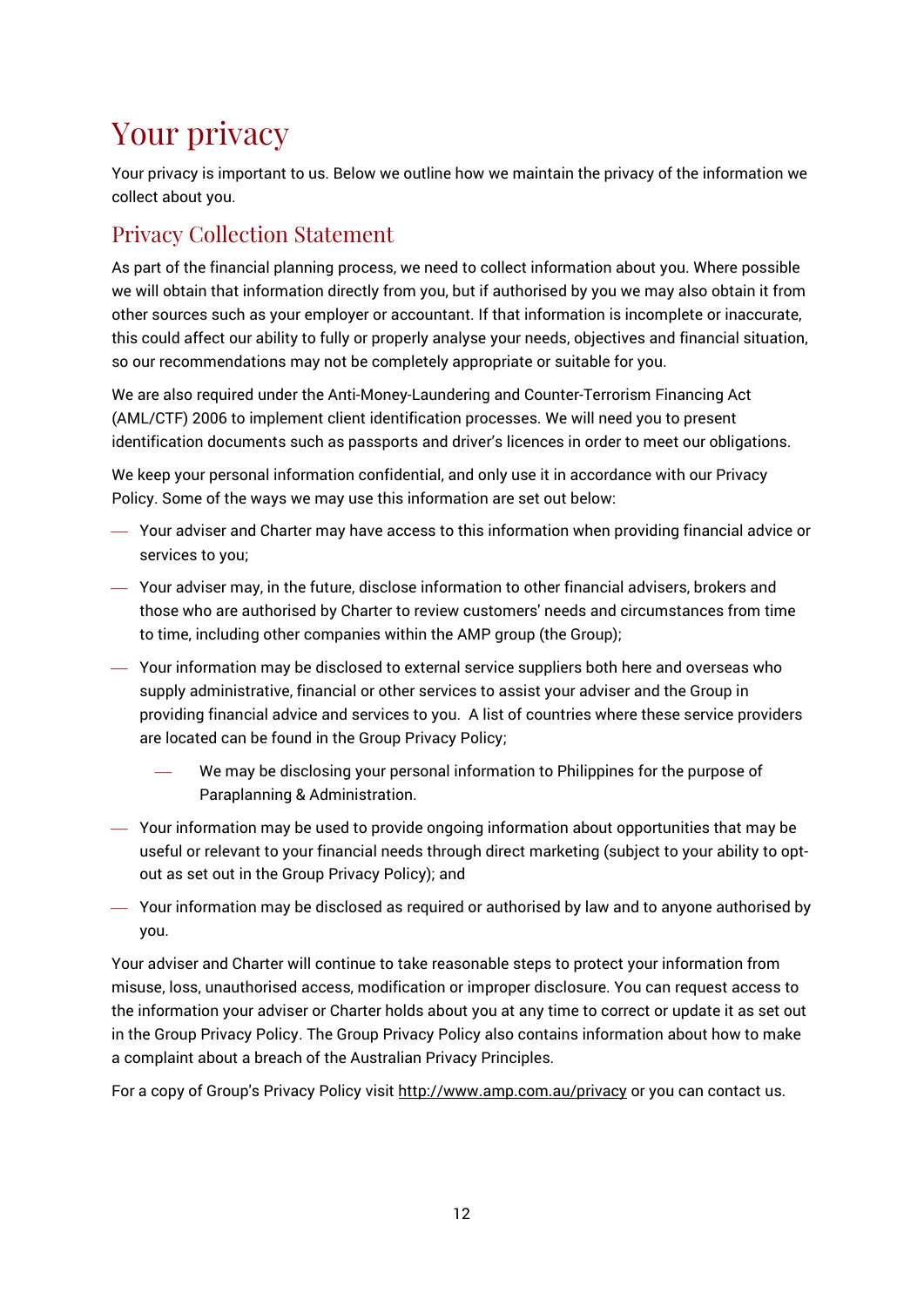# Our Financial Advisers and Credit Advisers

#### About Tony Dimitrovski

Tony commenced working in the financial services industry in 2006 where he quickly developed a passion for holistic financial planning and the benefits a sound financial plan can bring to everyday Australians.

He has applied his trade across several business mediums over his career, ranging from small business to a large financial institution. His ability to listen to and understand his clients' needs across both financial and lifestyle matters (and their frustrations), as well as his approach to help ensure financial matters are clearly articulated and understood, has enabled Tony to build a tribe of clients that have benefited from his advice and counsel.

A concurrent passion for Tony is spending time with his wife and two young children, staying active and simply enjoying life's experiences as a family. When time permits, Tony is also an avid sports enthusiast, with Cricket, Football and Rugby League of interest.

| <b>Qualifications</b>                   | Bachelor of Commerce (Finance and Economics), Advanced<br>Diploma of Financial Services, Diploma of Financial Services |  |
|-----------------------------------------|------------------------------------------------------------------------------------------------------------------------|--|
| <b>Membership</b>                       | Certified Financial Planner®, Financial Planning Association®                                                          |  |
| <b>Phone</b>                            | 02 9220 0700                                                                                                           |  |
| <b>Mobile</b>                           | 0437 652 429                                                                                                           |  |
| <b>Email</b>                            | tdimitrovski@bentleyswealth.com.au                                                                                     |  |
| <b>Authorised representative number</b> | 1001016                                                                                                                |  |
| <b>Credit representative number</b>     | 370285                                                                                                                 |  |

#### The advice and services I can provide

I am authorised to provide all the services listed in the **Our advice and services** section of this guide, except for the following:

- Borrowing within your SMSFs
- Gearing and margin lending

Should you require advice and services that extend beyond my authority I can refer you to a suitably qualified professional.

I am also a credit representative of Charter and am authorised to provide strategic debt advice regarding how to structure debt, suitability of existing loan structures and repayment options. I am not authorised to provide credit assistance. If you require advice involving mortgages or other lending products, I can refer you to an accredited mortgage consultant.

#### How I am paid

As an employee of Bentleys Wealth Advisers, I receive a salary plus bonus where pre-determined performance-based criteria are met.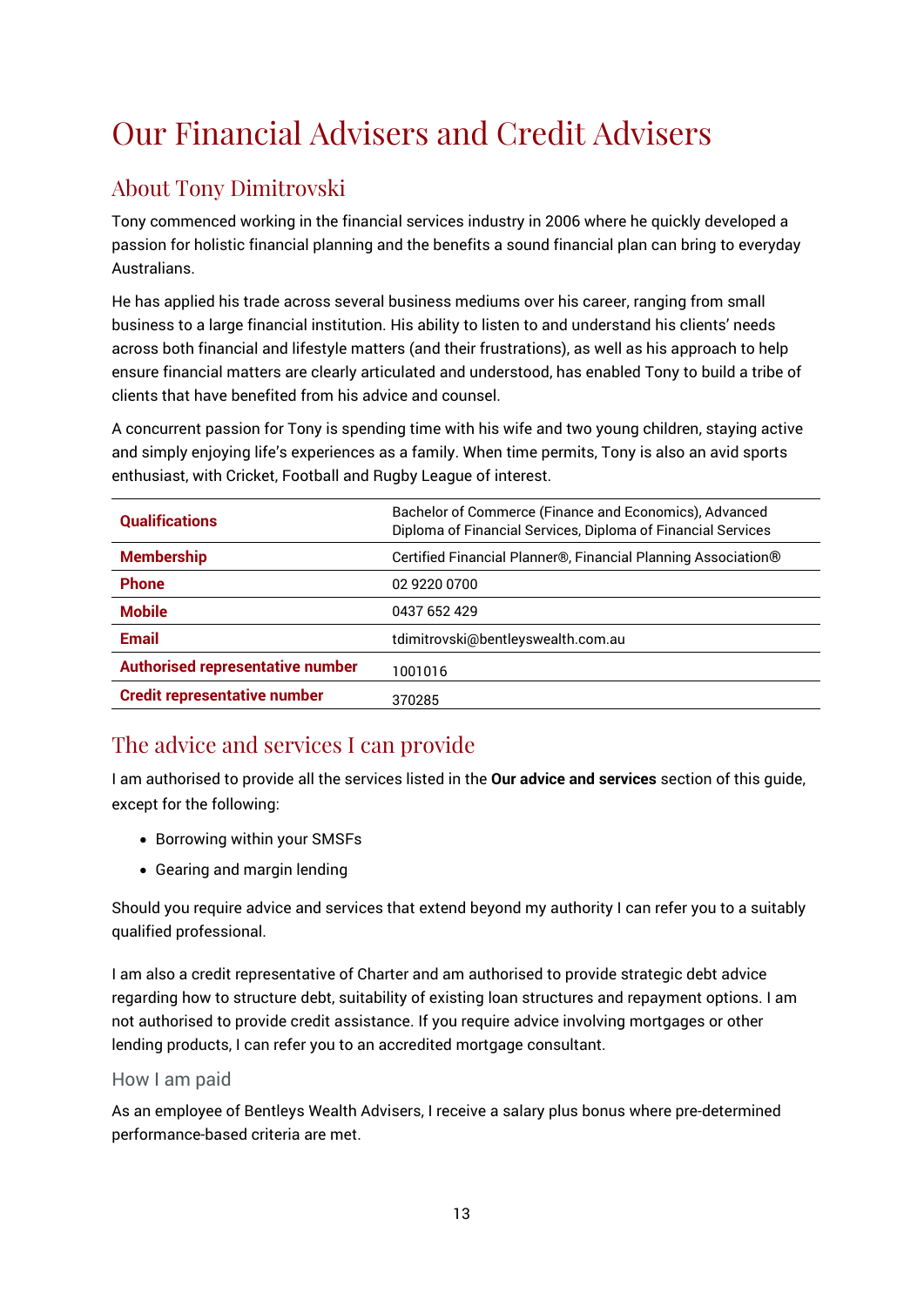#### About Laurence Poulter

Laurence Poulter is a Strategic Wealth Advisor within Bentleys Wealth Advisors.

Laurence has been with the business since 2013 after migrating to Australia from the United Kingdom. He has been involved in global economics and financial services since 2005 and is genuinely passionate about helping clients secure their own financial futures through the provision of highly personalised and quality advice.

| <b>Qualifications</b>                   | Advanced Diploma of Financial Planning Diploma of Insurance,<br>Bachelor of Arts (Honours) Economics & Social Science (University<br>of Manchester) |
|-----------------------------------------|-----------------------------------------------------------------------------------------------------------------------------------------------------|
| <b>Membership</b>                       | Financial Planning Association®                                                                                                                     |
| <b>Phone</b>                            | 02 9220 0700                                                                                                                                        |
| <b>Mobile</b>                           | 0439 211 368                                                                                                                                        |
| <b>Email</b>                            | lpoulter@bentleyswealth.com.au                                                                                                                      |
| <b>Authorised representative number</b> | 1000112                                                                                                                                             |
| <b>Credit representative number</b>     | 474108                                                                                                                                              |

#### The advice and services I can provide

I am authorised to provide all the services listed in the **Our advice and services** section of this guide.

Should you require advice and services that extend beyond my authority I can refer you to a suitably qualified professional.

I am also a credit representative of Charter and am authorised to provide strategic debt advice regarding how to structure debt, suitability of existing loan structures and repayment options. I am not authorised to provide credit assistance. If you require advice involving mortgages or other lending products, I can refer you to an accredited mortgage consultant.

#### How I am paid

As an employee and shareholder of Bentleys Wealth Advisors, I receive a salary plus bonus where pre-determined performance-based criteria are met, and dividends from the practice.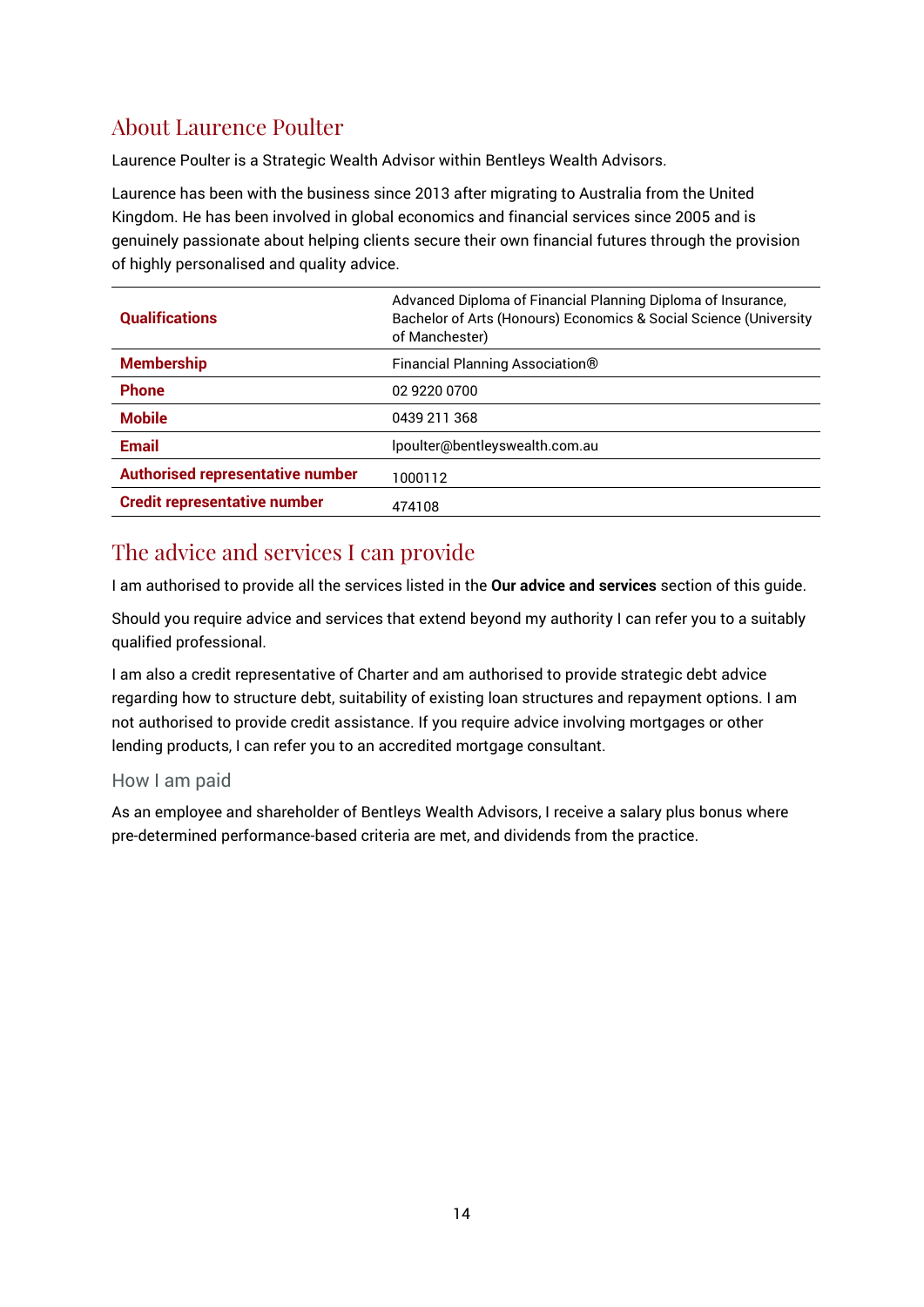# Schedule of fees

These prices should be used as a guide only. We will discuss your individual needs and agree our fees with you. The actual agreed fees will depend on factors such as the complexity of your circumstances and goals and the scope of the advice.

#### Initial service fees

These are fees paid when you have agreed to receive our advice:

| Initial service                         | Fee amount                                                       |
|-----------------------------------------|------------------------------------------------------------------|
| Financial plan preparation and research | Typically between \$3,300 and \$7,700 depending on<br>complexity |
| Implementation                          | Typically between \$1,100 to \$3,300 depending on<br>complexity  |

#### Annual services fees

We also offer services for the below costs for a fixed period of 12 months. The cost of those services are as follows:

| <b>Service</b>              | Fee amount                                                                                                                                                                                                                                                                                                              |
|-----------------------------|-------------------------------------------------------------------------------------------------------------------------------------------------------------------------------------------------------------------------------------------------------------------------------------------------------------------------|
| Advice review               | Typically between \$3,300 to \$22,000 but tailored to<br>individual requirements                                                                                                                                                                                                                                        |
| Investment portfolio review | Either included in the advice review fee, charged as a<br>flat fee, or calculated as % of funds under<br>management (FUM) $-$ usually 0.28% of the<br>investment balance per annum, e.g. if your<br>investment balance was \$500,000 your annual fee<br>would be \$1,400. This will depend on your<br>investment needs. |

The amount of fees will depend on the service offering and these are provided in a separate advice or services agreement.